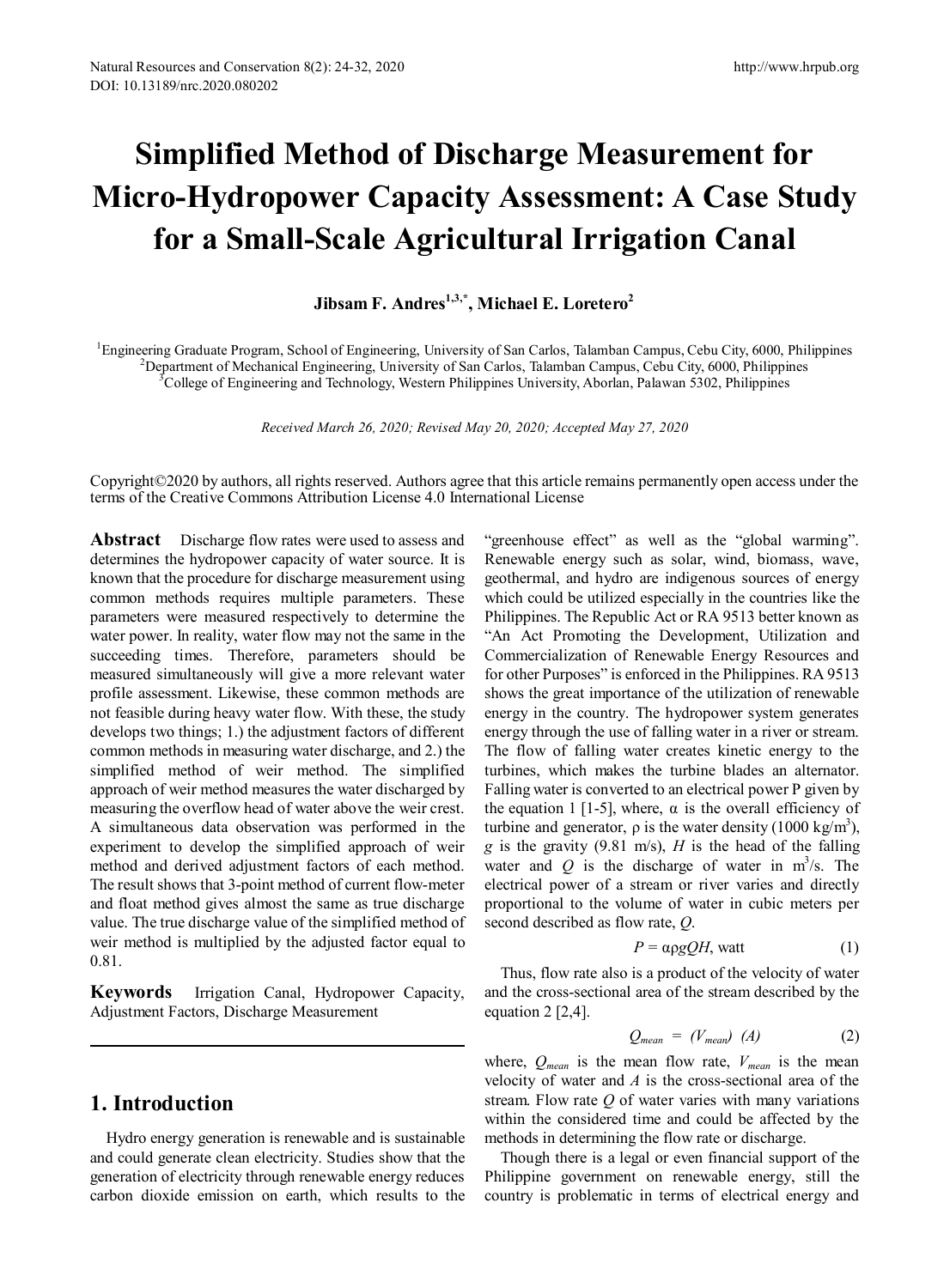has a projected energy crisis. Philippines is an agricultural country and therefore the establishment of agricultural irrigations has existed for decades. With it, further developments of these irrigation projects were continuously included as priority of the government and are implemented.

Existing irrigation canals could be a source of energy. In determining the hydropower capacity of water resources specifically those existing agricultural irrigation canals, it involves the methods of discharge measurements. Common methods of discharge measurements are the weir, float, volumetric (bucket method), and using current flow meter instruments. A method using a current meter could be divided into another four methods: the 3-point, 2-point, 1-point, and surface method.

There are factors that are considered to have an efficient estimate of assessing water profile and hydropower capacity of the water source. Such as correction factor C and discharge coefficient c [1,2]. The correction factor C is recommended to consider in the computation of the water discharge using float method. This correction factor C, varies with the different type of canal or stream where the method was performed. While discharge coefficient c, is required when measuring the water discharge using the weir method and it varies on the overflow head of the water flow, crest's width and crest's height [2].

Among the mentioned factors and variables that affects the water discharge measurement, there were no studies that recommend an adjustment factor of each common method of measuring the water discharge to make the flow rate measured into true discharge. Only that, most of the studies state the advantages and disadvantages of each method. Example is when the current flow meter is used; it is convenient to use, but not economical and is not possible during floods [2].

It is also known that the procedure for discharge measurement using common methods requires multiple parameters and performed respectively to determine the water power. Since in reality, water flow may be not the same during the consecutive measurement of parameters, therefore, the simultaneous measurement is more relevant in assessing water profile. With these, the determination of adjustment factors of each common method was performed as well as the development of simplified weir method.

Except from the volumetric method or bucket method,

all other mentioned common methods of discharge measurement require a number of parameters. However, this volumetric method is considered to be complex when large amounts of water volume is to be measured. While on the other hand, rectangular weir method is acceptable as the simplest method if large amount of water is to be measured. But this weir method becomes complex because parameters to compute water discharge cannot be measured simultaneously. An example is that the weir's water head *H* is measured at a distance 3 to 4 times H from the overflow point of the canal and above the height of the weir crest which must be 2 to 3 times *H* [6,7]. To make the rectangular weir method simply, the study derived an adjustment factor  $A_f$  for weir and other common methods considered. In this simplified weir method, the water head *H*, is measured at the overflow point above the weir crest regardless the height of the weir and is adjusted using adjustment factor, *Af* , to be a true discharge value.

The content of this study objects the determination of the adjustment factor of each considered common discharge measurement method. It also includes the daily water discharge of Manaile irrigation for a year-round using simplified weir method. The result of this study shows, the assessed hydropower capacity of small-scale water source specifically, the existing agricultural irrigation and the adjustment factors of simplified weir method, float method, 3-point, 2-point, and 1-point method. As part of the result of the study, the derived adjustment factor of the simplified weir method was used to adjust the daily water profile of the irrigation and then used to compute the hydropower capacity of Manaile irrigation canal. To achieve such results, this study provides discussions and illustrations of all the methods and materials used in the experiment in the study.

## **2. Materials and Methods**

Figure 1 below is the paradigm of the methods of the study. The daily water discharge has been a year-round data measured regularly along the rectangular concrete irrigation using the simplified approach of weir method. While the water discharge of different common methods was measured simultaneously using to determine the adjustment factors of each method.



**Figure 1.** Paradigm of Methodology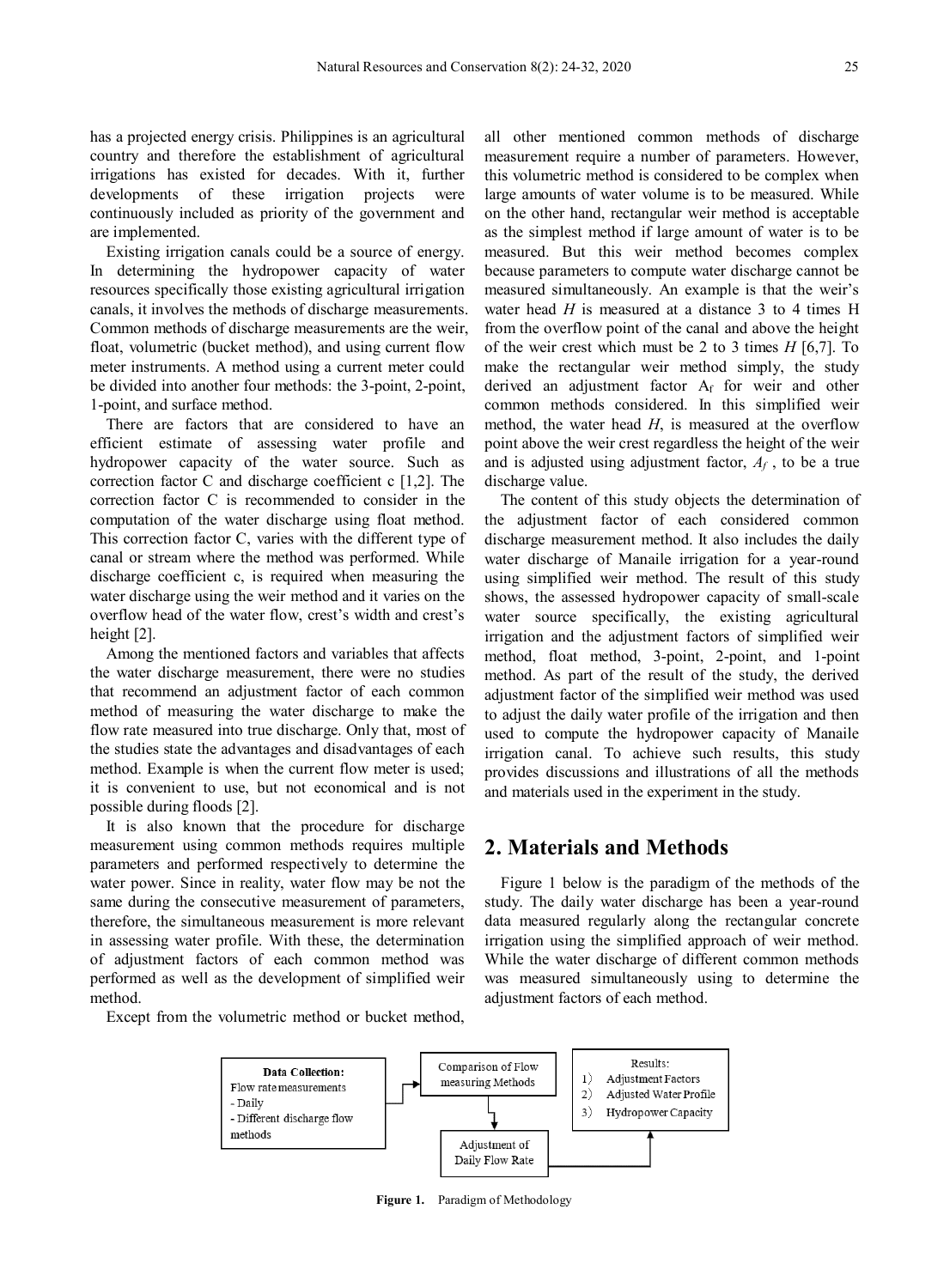## **2.1. Daily Water Discharge**

The daily measurement of flow rates was to determine the power capacity of Manaile irrigation canal and was recorded from March 2015 to February 2016. The existing water gate of the concrete canal was used to categorize as suppressed weir which means that the designated weir width L is the same as the width of the canal. As illustrated in Figure 2, the overflow head h, was measured above the weir crest once a day. The weir method performed in this study was a simplified approach method. This method simply measures the overflow head above the weir crest installed. Unlike the standard practice of weir method, the overflow head is measured behind and above from the weir crest by a distance proportion to the height of the weir crest [6,7] respectively.



**Figure 2.** Illustration of Weir Methods Measurements

The 100-meter rectangular concrete canal is located at Manaile irrigation, Narra, Palawan, Philippines. Along this 100-meter rectangular concrete canal, the simultaneous measurement of water discharge was performed as illustrated in Figure 3. This further shows that methods using a current flow meter were measured at the same point. Other methods such as the simplified approach of weir method, volumetric method and float method were designated as shown in Figure 3. Data of each method were taken simultaneously and replicated ten (10) times.

## **2.2. Weir Method**

The weir is like an ordinary dam and is a channel obstruction over which the flow must deflect [6-8]. Water discharge *Q*, using weir principle correlates with the gravity and with the blockage height *h*, to which the upstream flow is backed up above the weir elevation. Weir method measures stream discharge by the equation 3 using with discharge coefficient  $c$  shown in equation  $4$ below. In this method, *Q* is the water discharge, *L* is the opening width of the weir, *c* is the discharge coefficient and *h* is the overflow depth [2,9].



**Figure 3.** Positioning of simultaneous measurement of different methods



**Figure 4.** Positions of taking inputs of float method measurement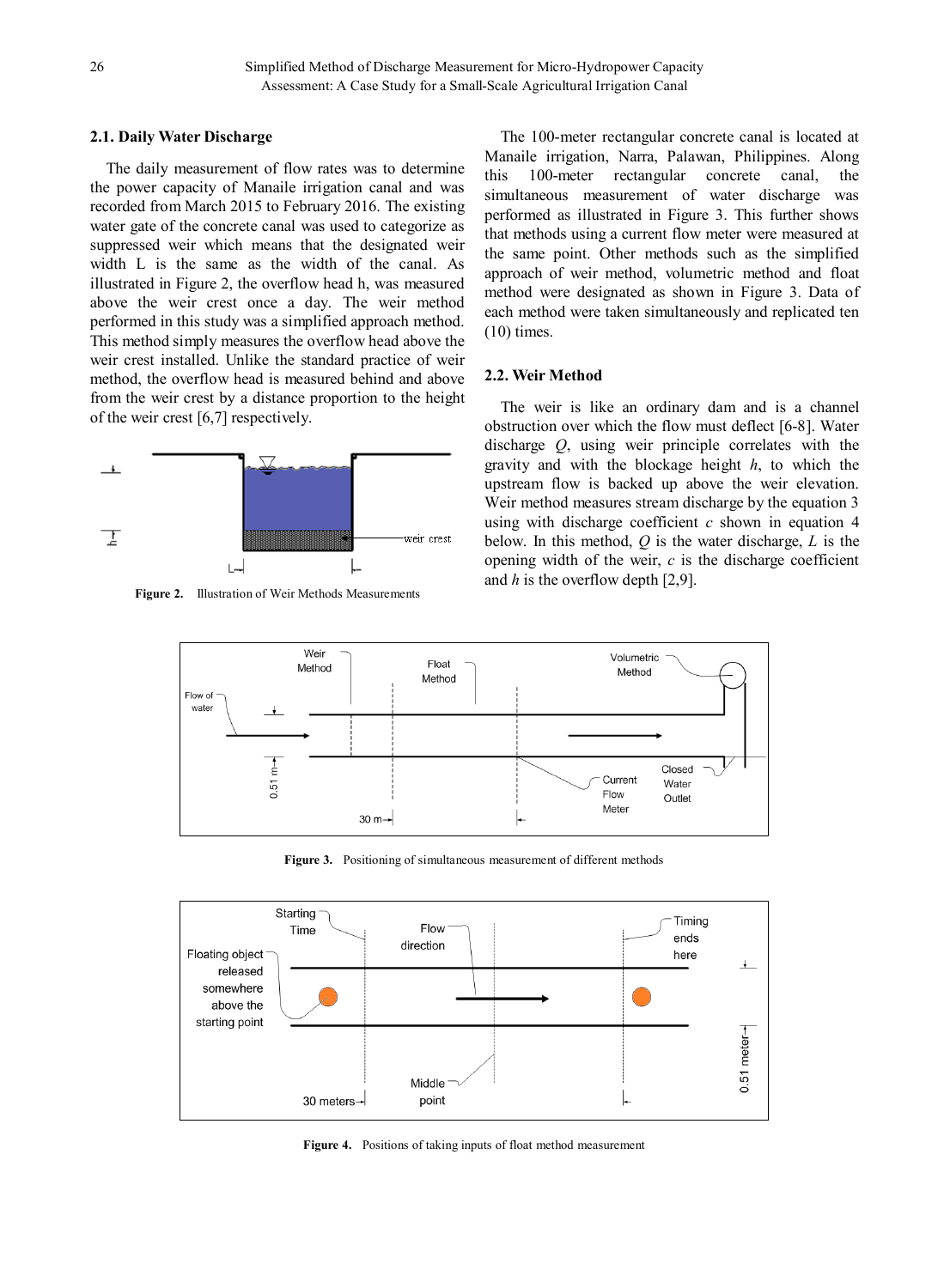Along the 100-meter concrete canal, the data were recorded for the simplified approach weir method. This is by taking the overflow head above the weir crest with the height of 0.135 meters located on the upper part of the canal.

$$
Q = c L h^{1.5} \tag{3}
$$

$$
c = 1.828 \left( 1 + \frac{0.0012}{h} \right) \left( 1 - \frac{\left( \frac{h}{L} \right)^{1/2}}{10} \right) \tag{4}
$$

*Q*: water discharge (m/s),

*c:* weir method discharge coefficient

*L*: opening width of the weir (m.)

*h*: overflow depth (m)

#### **2.3. Measurement Using Float Method**

The water velocity using the float method was performed by measuring the time travelled of the floating material. In this study, orange fruit [10] was used as the floating material along the 30-meter distance [10,11] 100-meter concrete canal as shown in Figures 3 and 4. The 30-meter distance was divided into three (3) parts: the starting point, middle point and ending point. Using equation 5 below, water velocity of float method was computed. Where  $v$ , is the average velocity from the ten (10) trials of experimental. It is the product of the average time traveled multiplied to the total distance traveled along the 30-meter floating space.

$$
v = t x d \tag{5}
$$

The water discharge *Q*, of float method, is the product of float's velocity and the cross-sectional area of the stream or canal as shown in same Figure 2. It is computed using equations 6 and 7. The cross-sectional area, *A*, of the stream or canal was obtained by taking the width of the stream multiplied to the average depth of the water. The area  $A$ , is the average area measured from the three  $(3)$ points: starting point, middle point and ending point (Figure 4). The same method of computation for the water depth D, which was the average water depth of the three (3) considered points. All parameters for the float method were measured simultaneously and computed using equations 6 and 7.

$$
Q = (C) (v) (A) \tag{6}
$$

$$
A = (W) (D) \tag{7}
$$

 $Q$ : water discharge (m<sup>3</sup>/s)

*C*: correction factor (Figure 5)

*v*: float method's velocity (m/s)

*A*: area of the stream or canal  $(m^2)$ 

*W*: width of the stream or canal (m)

*D*: average depth of water (m)

Recommended correction factors for every type of stream or canal were shown in Figure 5 [1,2]. The correction factor 0.45 were considered for the canal where the measurement was performed. The 0.45 factor is in a shallow flow canal, but with concrete channel which the cross-section is uniform and when the shape is rectangular.



**Figure 5.** Correction Factors for float method discharge calculation [2]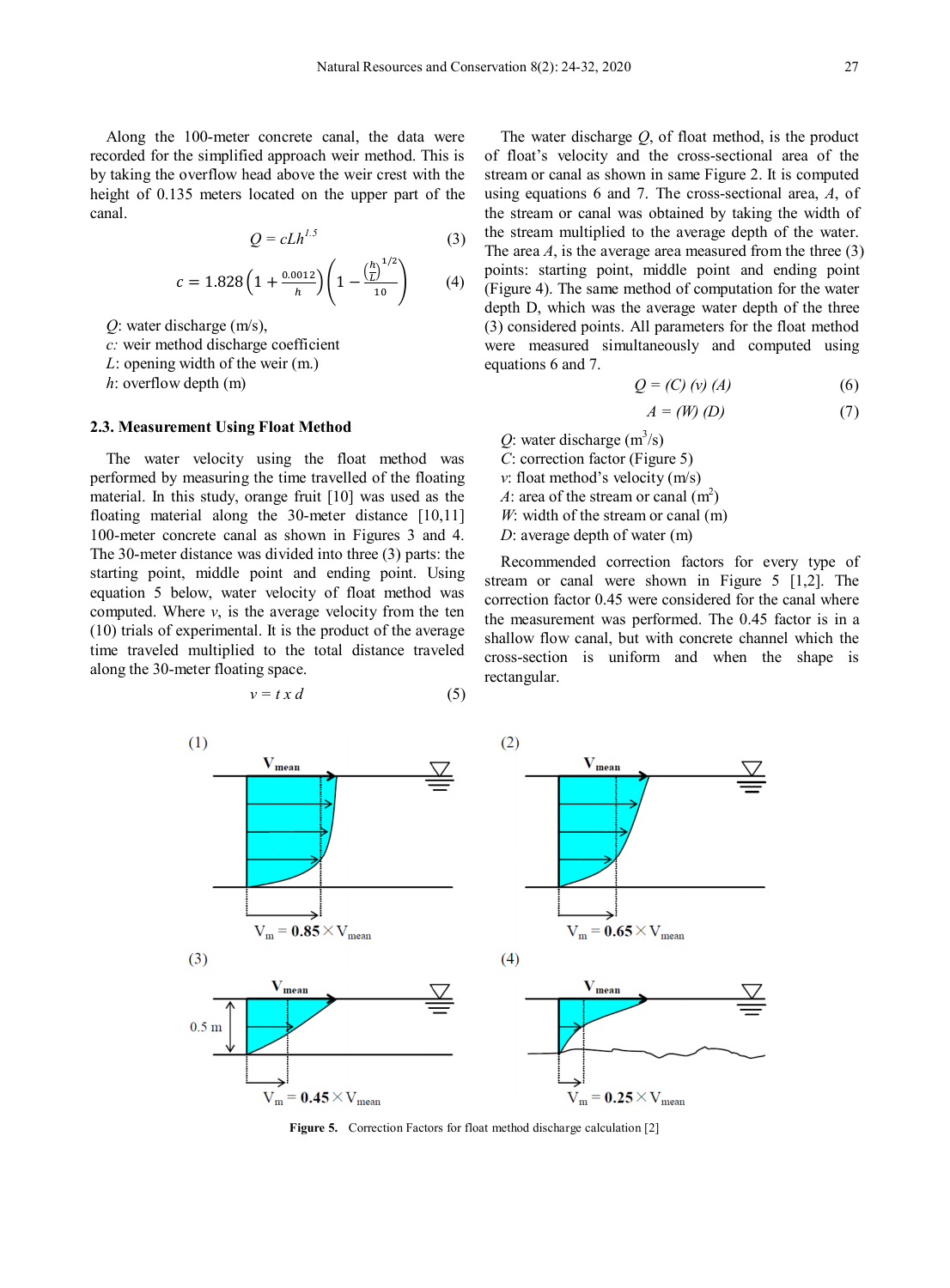#### **2.4. Flow Rate Measurement Using Current Meter**

The use of current meter instruments claims its accuracy and applicability on any open body of flowing water. This makes to be the most convenient method in measuring flow of water [10]. This method could be divided into four (4) other discharge measurement methods. These are the 3-point, 2-point, 1-point method and surface measuring method [1,2]. Discharge measurements using the current flow meter instruments compute the mean velocity of the water by measuring the velocities at a certain percent depth of the stream as illustrated in Figure 6.

The water velocity of a stream at different depth were measured to compute the four methods of discharge measurement using the current meter instrument. These were the water surface velocity and water velocities at 20%, 60% and 80% depth. Below are the equations 8 to 11 to compute mean velocities of each method using the current meter instrument. Where *Vm* is the mean velocity,  $V_s$  is the surface velocity and  $V_{0.2}$ ,  $V_{0.6}$ , and  $V_{0.8}$  are the water velocities at 20%, 60% and 80% depth respectively  $[1, 2]$ .

3-point measuring method:

$$
V_m = 0.25 \left( V_{0.2} + 2V_{0.6} + V_{0.8} \right) \tag{8}
$$

2-point measuring method:

$$
V_m = 0.5 \left( V_{0.2} + V_{0.8} \right) \tag{9}
$$

1-point Measuring method:

$$
V_m = V_{0.6} \tag{10}
$$

Surface measuring method:

$$
V_m = 0.8 \left( V_S \right) \tag{11}
$$

The water discharge using a current flow meter was determined by multiplying the method's velocity to the area *A*, of the stream or canal. The considered area of the stream in each method is determined by measuring the stream width perpendicular to the water flow multiplied by the average depth of water in the section considered. Figure 6 illustrates the percent depth of water in determining water velocity using the current flow meter.

## **2.5. Measurement Using Volumetric Method (Bucket Method)**

The volumetric method is also known as the time-volume method or bucket method and is used as the reference for the study. This method takes the time by allowing the water flow to fill the container with a known volume. The measurement of volumetric method was performed using the 200 liters (known volume) plastic drum with a ten (10) inches diameter, polyvinyl chloride conduit (PVC). The PVC pipe was used as the waterway from the canal to the plastic drum. The experiment was performed by allowing the water flow and draining the plastic drum until the ten (10) trials were completed. The time for a known volume of water to be captured in a container such as a bucket was recorded and converted into a flow rate [2,12,13].

Parameters observed in this method were the time *t* that fills the plastic drum of known volume. *Vol*. The water discharge *Q* was computed using the equation 12. Where,  $Q$  as the volumetric method's water discharge ( $m^3/s$ ), *Vol* is the known volume of the container  $(m^3)$ , and time, *t* in seconds (s).

$$
Q = (V_{ol}) / (t) \tag{12}
$$



**Figure 6.** Stream's widths and percent depths for current meter reading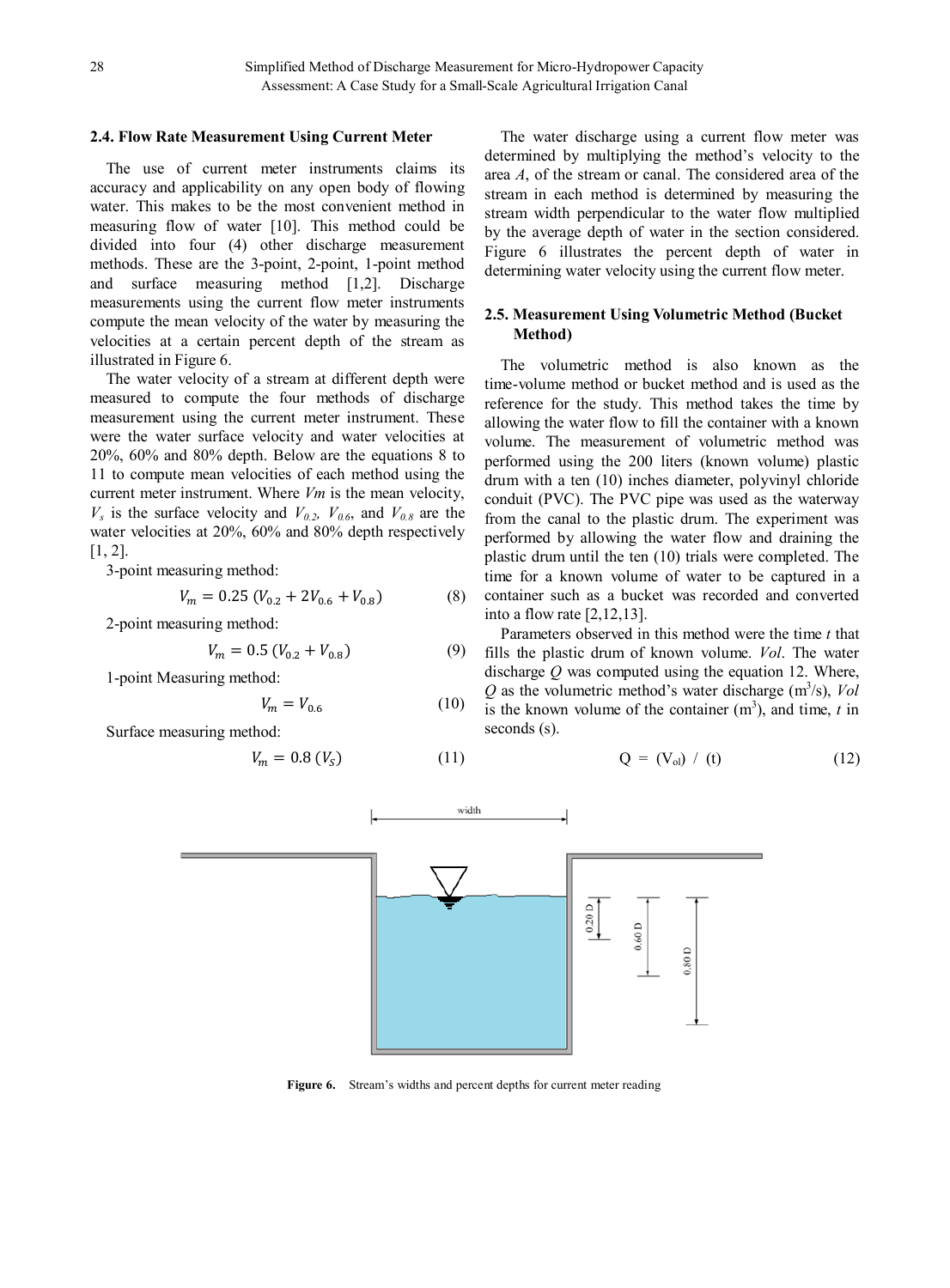## **2.6. Adjustment Factor of Water Flow Rate Measuring Methods**

Adjustment factors of discharge measurement methods were established by comparing the methods performed in the simultaneous experiment. It was derived using the percent error or percentage error formula, *PE* [14,15]. In this study, the percent error is the difference between a measured or method's value and the established or true value shown in equation 13. Equation 13 could also be arranged into a method's equivalent formula as equation 14. This method's value is also equal to true or established value when it is multiplied by an adjustment factor as shown in equation 15. By the substitution method of equations 14 to equation 15, the formula of adjustment factor, *Af* was then derived as equation 16.

The comparison of discharge measurements was also conducted to validate the year-round discharge data and was used for the computation of the water power capacity of the irrigation canal. The data of the four (4) methods using the current-meter, the float method and the weir method were compared to the data of the volumetric method (bucket method). This method was considered as the true and established value in the experiment. The computed value of the adjustment factor (*Af*) of was then used to adjust the water profile of the Manaile irrigation.

$$
PE = \left[\frac{\text{Method's Value}-\text{Estabilished Value}}{\text{Estabilished Value}}\right] \times 100 \qquad (13)
$$

*Method's Value* = *Estabilished Value* 
$$
\left(\frac{PE}{100} + 1\right)
$$
 (14)

$$
(Method's Value)(Af) = Established Value \qquad (15)
$$

$$
Af = \left[\frac{1}{\left(^{PE}/_{100}\right) + 1}\right] \tag{16}
$$

#### **2.7. Water Profile of Irrigation Canal**

The recorded daily water flow discharge of Manaile irrigation from March 2015 to February 2016 was an observed data using the simplified approach weir method. The procedure was a measurement of the overflow head above the crest of the weir. This water flow profile was adjusted by multiplying the weir's adjustment factor (*Af*) derived from this study. The adjusted daily water discharge was the basis to determine the flow duration curve of Manaile irrigational canal which also the reference for the assessment of hydropower capacity of the irrigation canal.

#### **2.8. Flow Duration Analysis**

The flow duration analysis is the presentation of flow duration curve. It is by taking all the flow records over the year and placing them with the highest figures on the left and the lower figure placed progressively over to the right.

The flow duration curve is useful in the estimation and calculation of water power that could be generated so that it is possible to calculate the time in a year that certain power levels can be obtained. Computations to plot the flow duration curve and analysis were simulated using the Microsoft EXCEL program. The following are the steps to obtain the flow duration curve of the adjusted water flow rate:

- 1. Select and arrange chronologically the record of discharge flow.
- 2. Compute the total number of time intervals in the period of record;
- 3. Rank discharge by magnitude. This method is by sorting the record of discharge from largest to smallest;
- 4. Calculate the percent of time that each discharge is equalled or exceeded. This step is to have exceedence of probability which can be calculated by the equation  $17$  [16],

$$
P = 100 \left[ \frac{M}{(n)+1} \right] \tag{17}
$$

P: probability that a given flow will be equalled or exceeded (% of time)

M: ranked position of the water discharge listed. This rank position is equal to the result of step #3 (rank discharge in magnitude.

*n*: number of events for period of record

- 5. Rank discharge and determine the maximum and minimum discharge of the record;
- 6. Make a class boundary and determine the number of occurrences of each class;
- 7. From the first class to the upper boundary compute the cumulative number of days of each class;
- 8. Convert the number of occurrences into a percentage of time; and
- 9. Graph the flow duration curve showing the water flow versus percent of time discharge is equalled or percent exceeded of the time.

# **3. Results and Discussion**

## **3.1. Adjustment Factors of Simplified Approach**

The difference in water flow rate of six (6) methods measured simultaneously is shown in Figure 7 below. This figure shows the noticeable regular high discharge value of the simplified approach weir method compared to the other five (5) methods. Taking the volumetric method as the true discharge, the result of experiment shows that the flow rate of simplified approach weir method has the highest flow rate value. While the 3-point method and float method were significantly equal to the true water discharge (Table 1.). The same result was interpreted from the results shown in Figure 8. This result presented in the scatter graph shows that aside from the simplified weir method, all data were closer to the true data.

Table 1 below further shows the adjustment factors of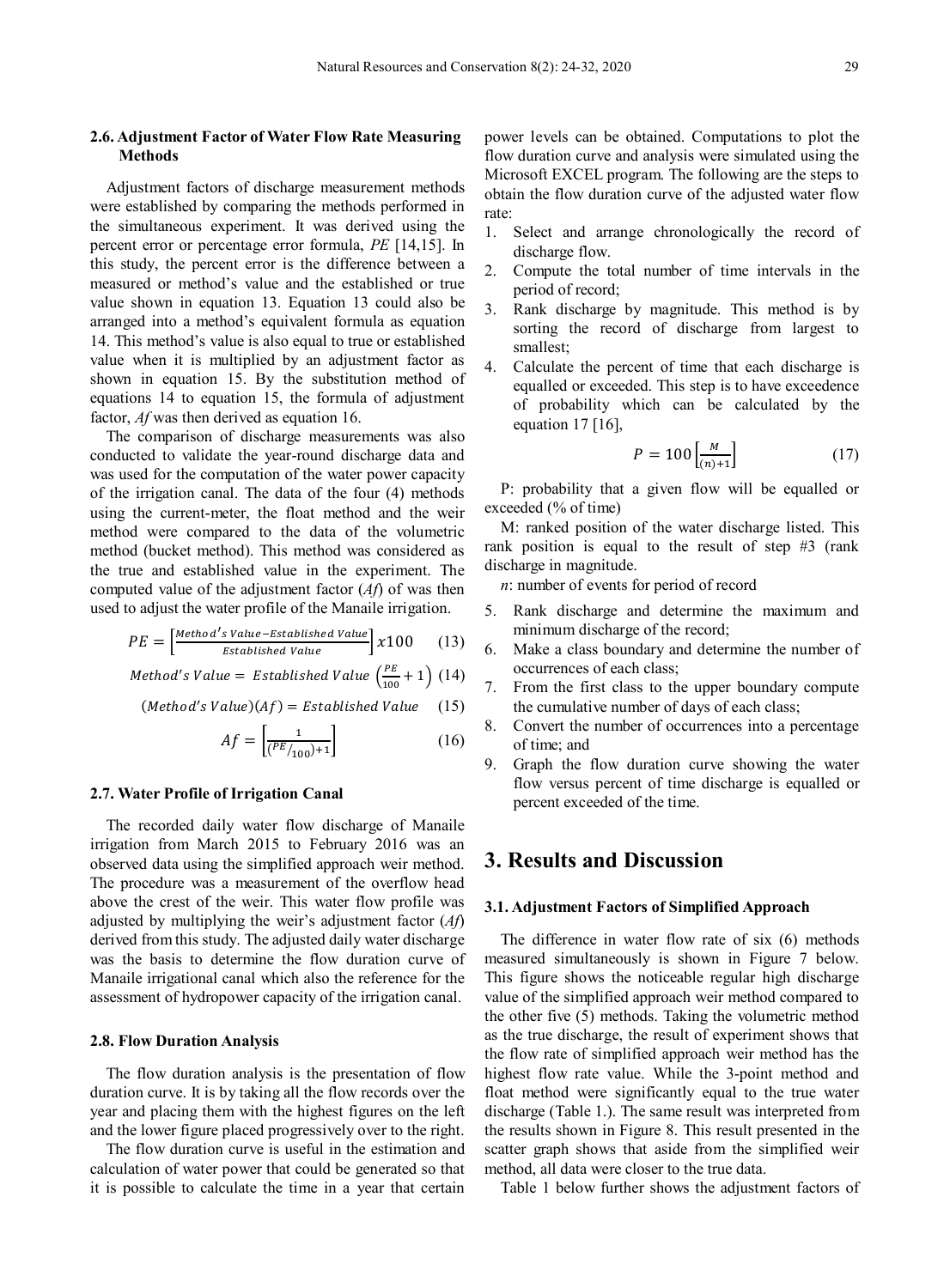each method to true value of water discharge. Though the simplified approach weir method has the highest error, the simplicity and ease to perform this method still can give a true value of flow rate. This is by adjusting the value using the derived adjustment factor. The true value of the measured flow rate using the simplified approach weir method is computed as,

$$
Q_T = Q(A_f) \tag{16}
$$

where  $Q_T$  will be the true discharge,  $Q$  is the measured

flow rate using a simplified approach of weir method using equations 3 and 4, and  $A_f$  is the derived adjustment factor of simplified approach weir method equal to 0.81.

The derived adjustment factors of the other common methods such as methods using current flow-meter, float method and conventional weir method were recommended to be used for the assessment of water discharge. In which, the computed value will be more accurate.



Figure 7. Comparison of flow rate observed simultaneously

| <b>Methods</b>         | Average, $Q(m^3/s)$ | $%$ Error | Error     | <b>Adjustment Factor</b> |
|------------------------|---------------------|-----------|-----------|--------------------------|
| Volumetric             | 0.0084792           | 0         | Reference | Reference                |
| Float                  | 0.0085092           | 0.353889  | 0.003539  | 0.996474                 |
| <b>Simplified Weir</b> | 0.0104636           | 23.40323  | 0.234032  | 0.810352                 |
| Method                 |                     |           |           |                          |
| 3point                 | 0.0084711           | 0.095593  | 0.00096   | 1.000957                 |
| 2point                 | 0.0088281           | 4.114707  | 0.041147  | 0.960479                 |
| 1 point                | 0.0081141           | 4.305893  | 0.04306   | 1.044996                 |

**Table 1.** Summary of different methods' average flow rate, percent error, adjustment factor



**Figure 8.** Scatter plot presentation of the relations of methods for water flow measurement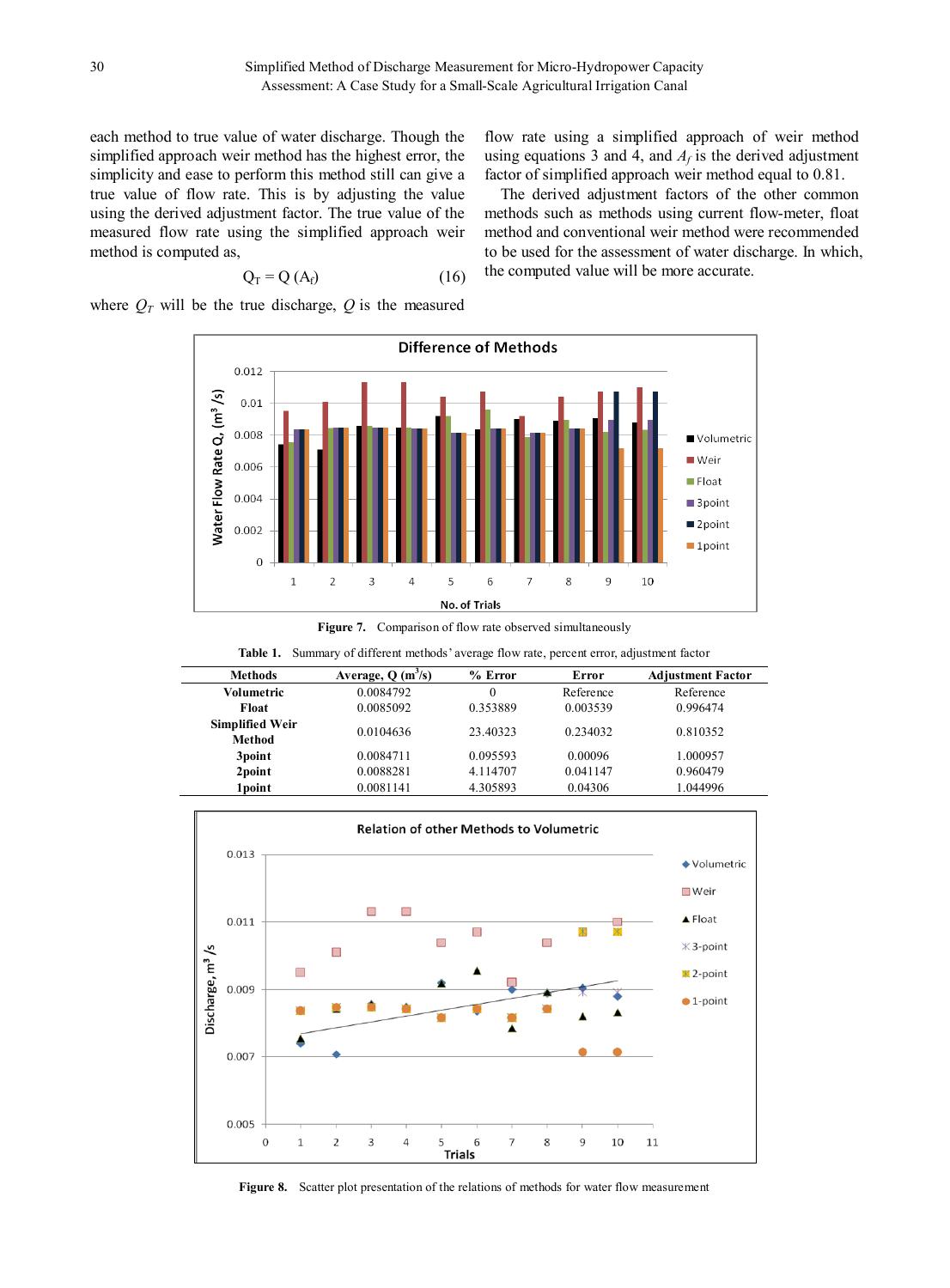#### **3.2. Water Profile of Manaile Irrigation Canal**

Figure 9 shows the daily water profile of the Manaile irrigation canal from the months of March 2015 to April 2016. The red lines are the raw data of daily water discharge measured using the simplified approach weir method while blue lines are the adjusted water discharge using the adjustment factor,  $A_f = 0.810$  (Table 1). It further shows that the water discharge was adjusted and reduced by 23.40%.

The new and adjusted water profile shows that the months of March and April recorded to have flow rate less than 4.0  $m^3/s$ . The adjusted water profile draws a new minimum and maximum flow rate of 0.232903  $(m<sup>3</sup>/s)$  and 1.239422  $(m<sup>3</sup>/s)$  respectively. This new adjusted data of water discharge was considered to determine the flow duration curve needed for the assessment of agricultural canal as a possible source of small-scale hydropower.



**Figure 9.** Water Profile of Manaile Irrigation canal



**Figure 10.** Flow duration curve of Manaile Irrigation